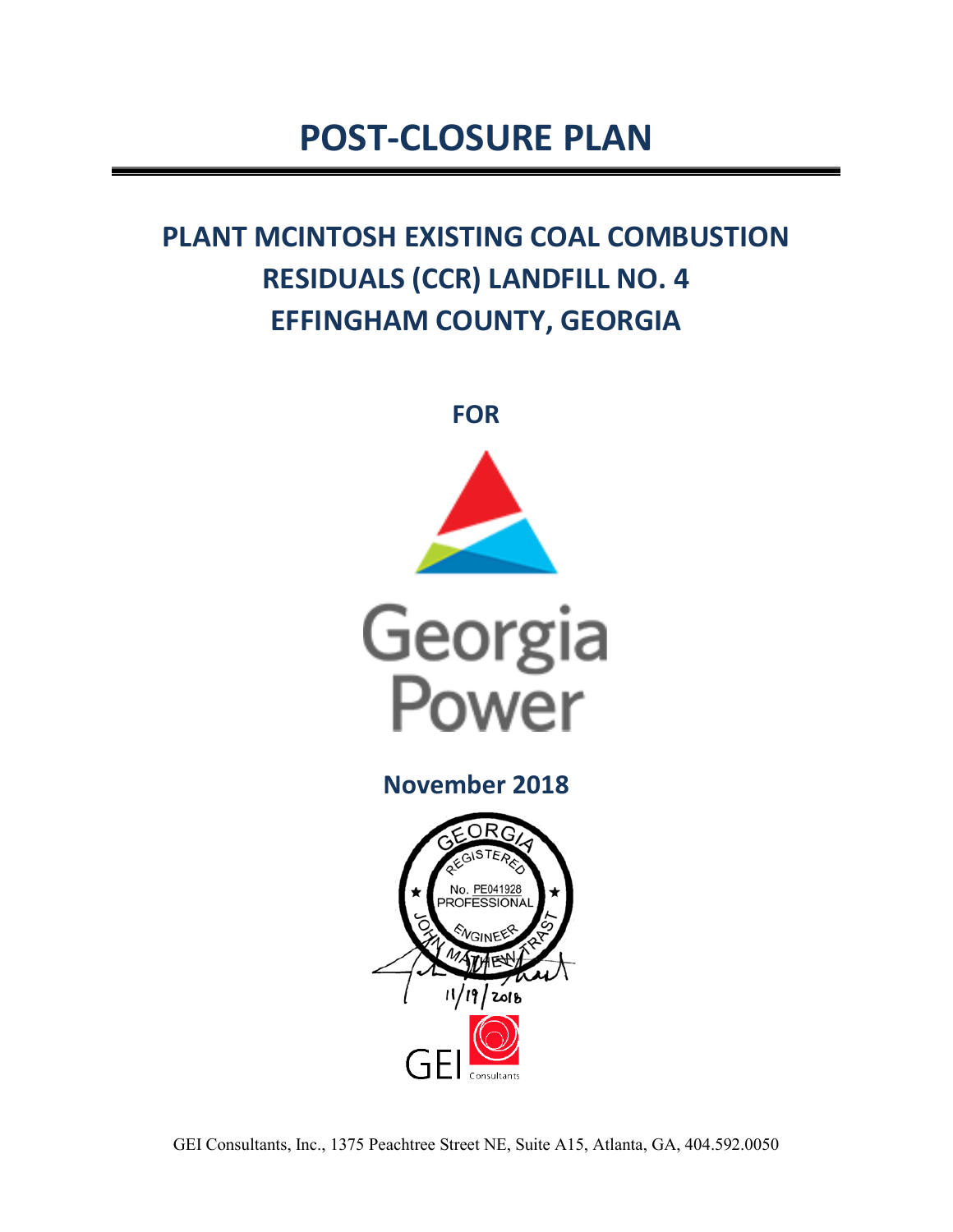## **TABLE OF CONTENTS**

| 1.   | Post-Closure Plan                                                       |   |
|------|-------------------------------------------------------------------------|---|
| 1.1  | Amendments to the Post-Closure Care Plan                                | 1 |
| 1.2  | Post Closure Care Period                                                | 1 |
| 1.3  | Post-Closure Use of the Property                                        |   |
| 1.4  | Final Cover System Maintenance                                          | 1 |
| 1.5  | <b>Environmental Monitoring</b>                                         | 2 |
| 1.6  | Notification of Monitoring Standards Exceeded                           | 2 |
| 1.7  | Leachate Collection and Treatment                                       | 2 |
| 1.8  | Routine Inspections                                                     | 2 |
| 1.9  | Stormwater Management System Maintenance                                | 3 |
| 1.10 | <b>Limited Access</b>                                                   | 3 |
| 1.11 | Supervision                                                             | 3 |
| 1.12 | Site Equipment                                                          | 3 |
| 1.13 | Removal of CCR for Beneficial Use                                       | 3 |
| 1.14 | Post-Closure Care Cost Estimate                                         | 3 |
| 1.15 | <b>Financial Assurance</b>                                              | 4 |
| 1.16 | Notification and Certification                                          | 5 |
| 1.17 | Recordkeeping/Notifications, and Posting of Information on the Internet | 5 |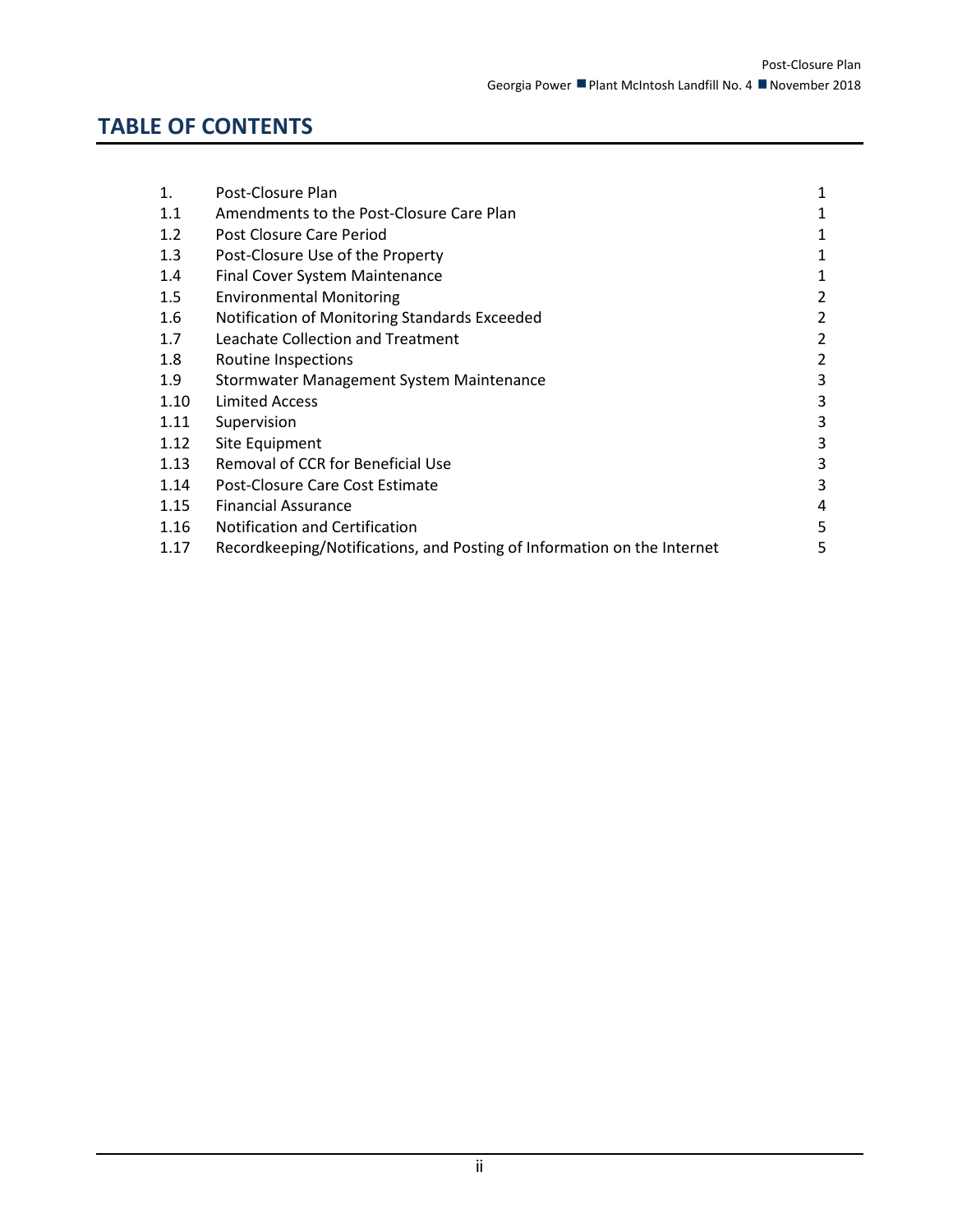### <span id="page-2-0"></span>**1. POST-CLOSURE PLAN**

The following Post-Closure Plan includes a narrative of the proposed post-closure use of the property, a description of routine maintenance activities, a description of monitoring and inspections, and a description of the recordkeeping requirements. In addition, the Post-Closure Plan also includes an estimate of the average annual cost for post-closure care of the site.

This Post-Closure Plan fulfills the requirements of Rule 391-3-4-.10(7) for Landfill No. 4 as an Existing CCR Landfill in accordance with Rules 391-3-4-.10(9)(c)3. Georgia Power filed an Initial Post-Closure Plan for McIntosh Landfill No. 4 to the Georgia Power CCR Compliance Website on October 17, 2017.

#### <span id="page-2-1"></span>**1.1 Amendments to the Post-Closure Care Plan**

Georgia Power may amend the initial or any subsequent plan at any time. Georgia Power must amend whenever there is a change in the operation of the unit that would substantially affect the written postclosure plan, or after post-closure care activities have commenced unanticipated events necessitate a revision of the written plan. The Post-Closure Plan must be amended at least 60 days prior to a planned change in operation of the facility, and no later than 60 days following an unanticipated event, or 30 days following a trigger event. Post-Closure Plan Amendments will be certified by a Georgia Professional Engineer.

#### <span id="page-2-2"></span>**1.2 Post Closure Care Period**

Post-closure care is required for a period of 30 years and must consist of at least the following:

- 1. Maintain the integrity and effectiveness of the final cover system, including making repairs to the final cover system as necessary to correct the effects of settlement, subsidence, erosion, or other events, and preventing run-on and run-off from eroding or otherwise damaging the final cover; and
- 2. Maintaining the groundwater monitoring system and monitoring the groundwater in accordance with the requirements of Rule 391-3-4-.10(6).

If under assessment monitoring at the end of the post-closure care period, Georgia Power will continue to conduct post-closure care until the site returns to detection monitoring. The release from the postclosure care requirements in this plan must be approved by the Director of the Georgia EPD.

#### <span id="page-2-3"></span>**1.3 Post-Closure Use of the Property**

The post-closure use of Landfill No. 4 will be for green space. Prior to any other future use, Georgia EPD approval will be obtained by Georgia Power. Georgia Power is responsible for continuing the post-closure care of the property for the 30-year post-closure care period, which will begin upon issuance of the closure certification by the Georgia EPD.

#### <span id="page-2-4"></span>**1.4 Final Cover System Maintenance**

Georgia Power will maintain the integrity and effectiveness of the final cover system, including making repairs to the final cover, as necessary. Erosion repairs to the vegetation, topsoil, and protective soil layers are typical for maintenance of final cover systems. Erosion repairs will be made as soon as feasible to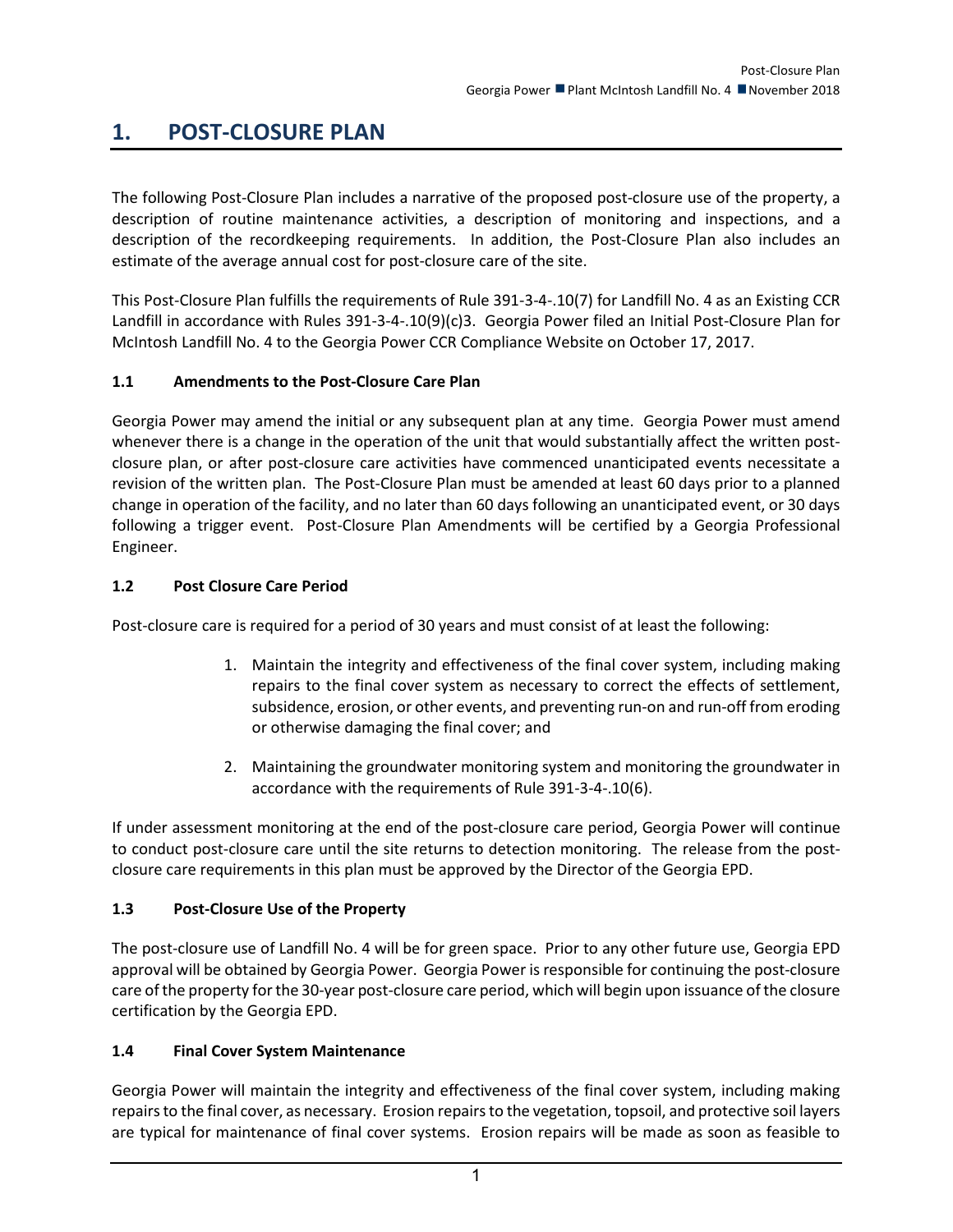prevent damage to the final cover. Any repairs to the liner shall be documented and certified by a professional engineer and placed in the facility Operating Record.

Any identified areas that require repair will be reseeded immediately after any repairs are completed. Areas which are slow to establish vegetation shall receive additional temporary seeding. The operator may submit soil samples to the County Extension Agent for analysis and determination of proper soil conditioners including lime. Planting dates, fertilizer rates, and seeding rates shall meet the requirements in the *Manual for Erosion and Sediment Control in Georgia*.

The erosion control measures shall remain in place until a satisfactory stand of grass is growing. A satisfactory stand of grass is defined as a full cover: 100 percent of the soil surface is uniformly covered in permanent vegetation with a density of 70 percent or greater.

#### <span id="page-3-0"></span>**1.5 Environmental Monitoring**

All environmental monitoring at Landfill No. 4 shall be conducted in accordance with the approved Groundwater Monitoring Plan. The environmental monitoring shall continue throughout the post-closure care period as described in the Groundwater Monitoring Plan and approved Permit Application.

The Groundwater Monitoring Plan for this site shall be maintained throughout the 30-year post-closure care period. If at the end of the 30-year post-closure care period the owner or operator of the CCR unit is operating under assessment monitoring in accordance with Georgia Rule 391-3-4-.10(6) and 40 CFR 257.95, the owner or operator must continue to conduct post-closure care until the owner or operator returns to detection monitoring.

#### <span id="page-3-1"></span>**1.6 Notification of Monitoring Standards Exceeded**

Georgia Power will be responsible for conducting all monitoring activities. If at any time the monitoring results indicate an exceedance of established standards or indicate a threat to human health or the environment, Georgia Power shall notify the Georgia EPD and comply with all requirements of Georgia Rule 391-3-4-.10(6).

#### <span id="page-3-2"></span>**1.7 Leachate Collection and Treatment**

The leachate collection system shall be maintained and shall collect leachate for a minimum of 30 years or until leachate does not provide a potential for impact or is no longer generated. These systems shall be maintained in good working order throughout the post-closure care period. Leachate, collected during the post-closure care period, shall be properly treated in a wastewater treatment plant prior to discharge.

#### <span id="page-3-3"></span>**1.8 Routine Inspections**

Throughout the post-closure care period, the site will be inspected on an annual basis to identify any maintenance or repairs needed to ensure that all CCR disposed of in the facility remains properly covered. The inspection will focus on the ditches, storm water diversion berms, let down pipes, rock lined flume, and sedimentation ponds, and check the entirety of the final cover. Repairs to the final cover system will be made as necessary to maintain the integrity and effectiveness of the final cover system. The repairs shall meet or exceed the original construction requirements. Areas noted to have less than the required cover from the effects of erosion, vehicular traffic, settlement, subsidence, or other events will be repaired as soon as practical. All areas lacking proper vegetation will be grassed and maintained according to the vegetation and fertilization plans.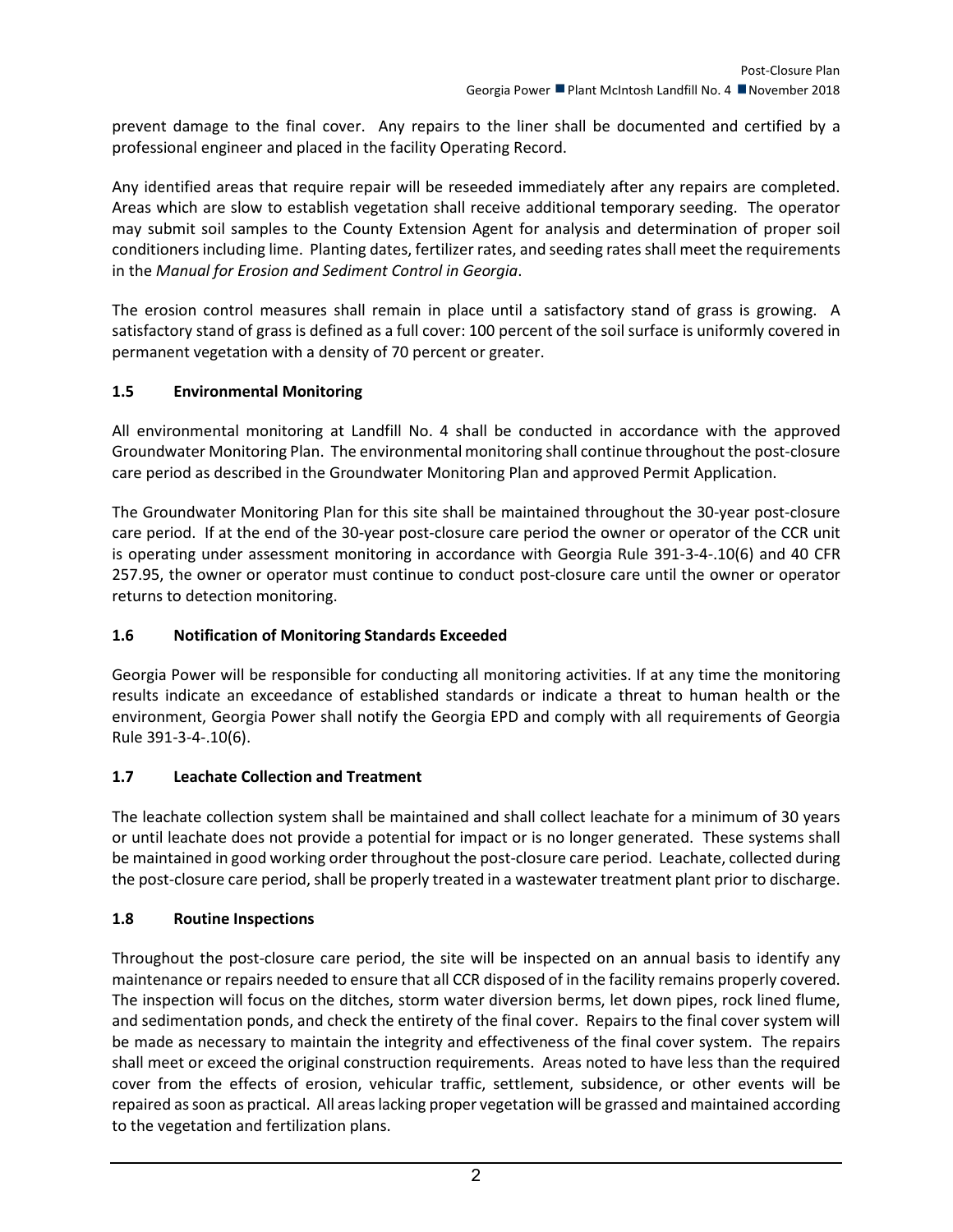The storm water management system will be maintained in proper working condition in accordance with the permit application to prevent run-on and runoff from eroding or otherwise damaging the final cover. Repairs or maintenance to deficiencies identified during the annual inspection shall be completed as soon as practical.

#### <span id="page-4-0"></span>**1.9 Stormwater Management System Maintenance**

Throughout the post-closure care period, the storm water management system, including all ditches, diversion berms, culverts, rip-rap, and other drainage structures will be maintained according to the Engineering Report and Design and Operations Drawings. Sediment ponds shall be cleaned upon the accumulation of the designed depth of sediment within the pond. Erosion control structures shall be maintained to prevent damage to the final cover. All permanent ditches, pipes, culverts, silt fences, sedimentation ponds, and other permanent drainage structures shall be inspected and maintained. Erosion control structures shall be maintained to prevent damage to the final cover. Maintenance activities will include clean-out erosion control structures, including the sedimentation pond, on an as needed basis.

#### <span id="page-4-1"></span>**1.10 Limited Access**

The site is entirely on Georgia Power property. Access to the site is controlled by fencing, gates, buffers, etc. Access will be limited to authorized personnel and to those time periods when the site is undergoing maintenance or inspection activities.

#### <span id="page-4-2"></span>**1.11 Supervision**

The post-closure care of the site will be the responsibility of the Vice President of Environmental and Natural Resources. The contact information is:

| <b>Facility Contact:</b> | <b>General Manager</b>       |  |
|--------------------------|------------------------------|--|
|                          | <b>Environmental Affairs</b> |  |
|                          | Georgia Power Company        |  |
| Address:                 | 241 Ralph McGill Boulevard   |  |
|                          | Atlanta, Georgia 30308       |  |
| Telephone Number:        | (404) 506-6505               |  |

#### <span id="page-4-3"></span>**1.12 Site Equipment**

Georgia Power will make available necessary equipment to ensure that post-closure care requirements are executed correctly and efficiently. Dedicated landfill or rental equipment shall be used as necessary. The equipment required will depend on the type and extent of the necessary repair.

#### <span id="page-4-4"></span>**1.13 Removal of CCR for Beneficial Use**

Georgia Power will request and receive written approval from Georgia EPD prior to conducting any activities to remove CCR from the landfill for beneficial use.

#### <span id="page-4-5"></span>**1.14 Post-Closure Care Cost Estimate**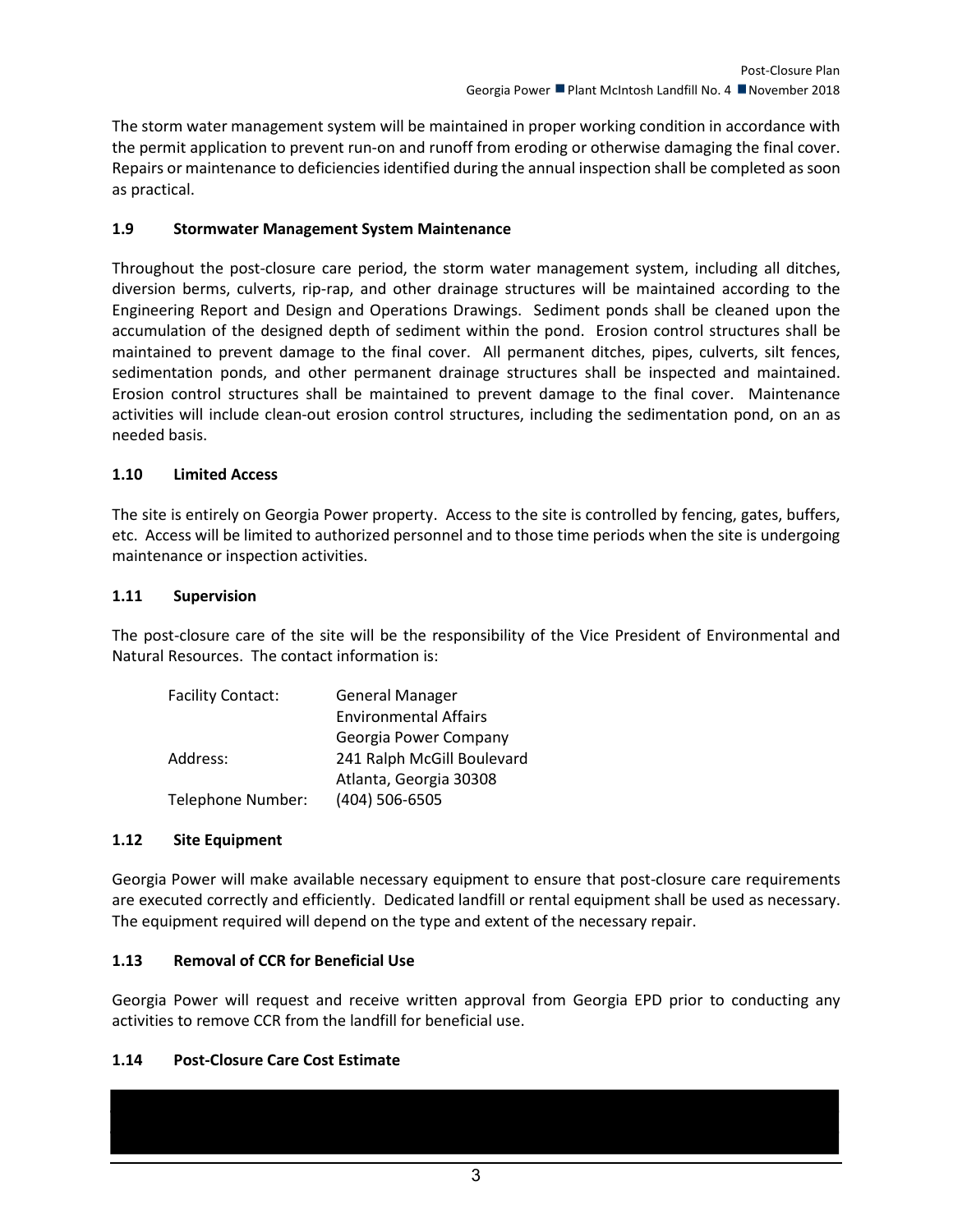#### **Table 9.1 Annual Post-Closure Care Costs (2018 Dollars)**



<span id="page-5-0"></span>**1.15 Financial Assurance**

Rule 391-3-4-.10(10)(a) requires financial assurance for all CCR units be provided in accordance with Rule 391-3-4-.13. Per 391-34-.13, financial responsibility shall be required for any solid waste handling facility and shall provide adequate financial responsibility to ensure the satisfactory maintenance, closure and